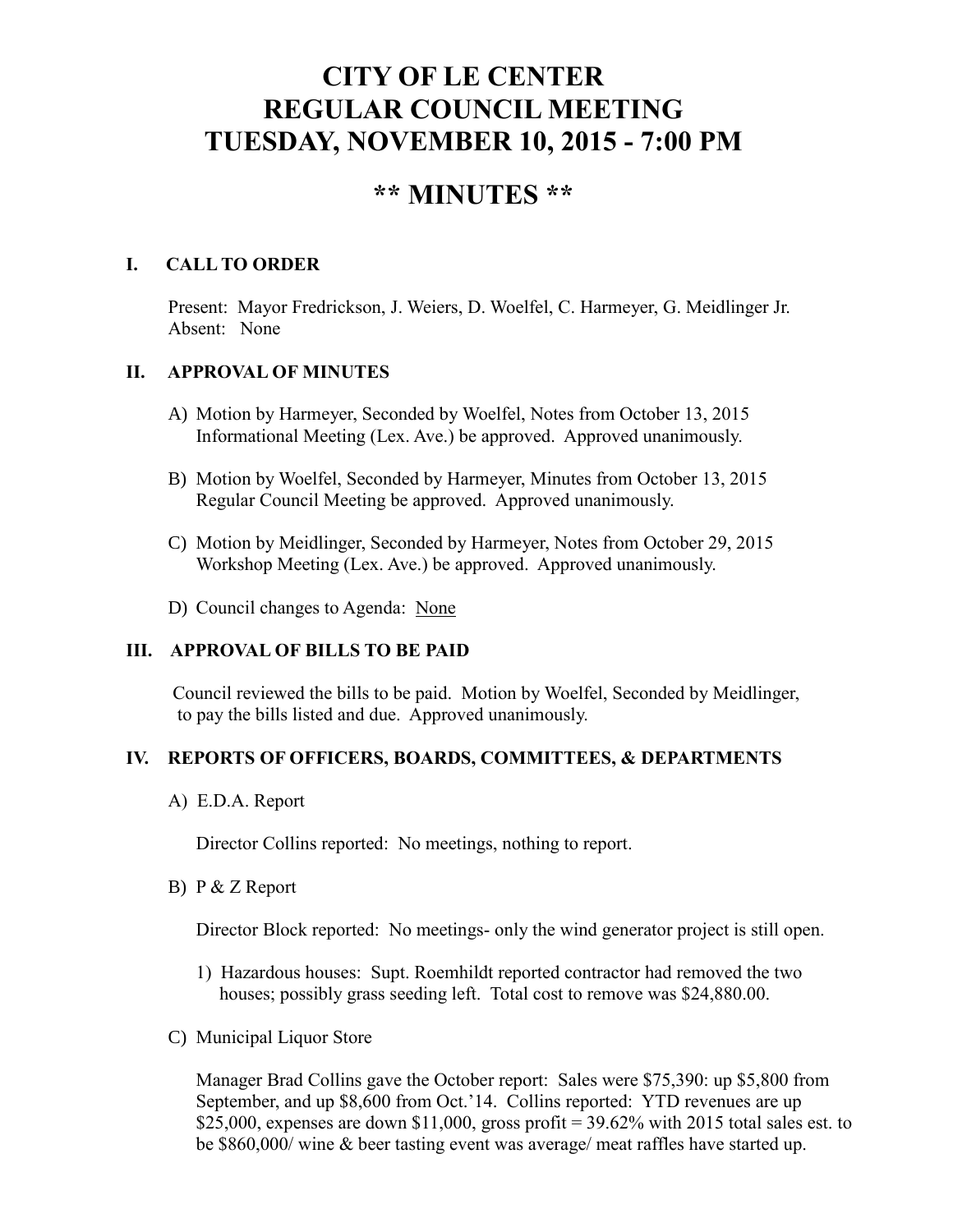New oven is up and operable, Jerry K. is master chef learning it all with a menu in the works/ Open Sunday's is going well/ Holly Daze parade on Sat. Nov. 28 will be busy/ winter card games starting soon. 2014 State Auditor's report is out: we're doing very well compared to other stores our size- "stats" given.

D) Police Department

Police Chief Pfarr reported on the police activities for month of October: 162 calls  $\omega$ 2,923 miles patrolled/ total calls up 6%, total miles up 17% for 2015. Pfarr reported: they picked up lots of bicycles in town; but no reports of them missing/ applied for a grant to help pay for a new in-squad computer. Officer Hintz reported on the possible new squad car: we would receive \$6500 for trade-in within 30 days at Factor Motors to make the cost of the new squad car cost  $= $25,936.74$ . Hintz described the many problems with the current car: some have been fixed, some are going bad now. Some were under warranty, some were not. Council questioned the "new car every 3 yrs." but realized that this Taurus squad car has been a problem; and generally gave their approval to order a new vehicle for 2016.

E) Water, Sewer, Streets, Parks

Public Works Supt. Curt Roemhildt reported:

- Water- residents who received 3 notices to replace their meter; please call city hall.
- Refuse- garbage pick-up will be Wednesday before Thanksgiving/ cracking down on all the garbage bags thrown in the truck not in city blue bags; staff will be looking inside those bags for names and tickets will be given.
- Streets- still sweeping streets/ hauling leaves to Mankato in the garbage truck. Councilman Meidlinger reported the painting of the curb on East Minnesota Street corner has pushed the parked cars down further to the west and blocked the view of anyone trying to exit that alley; staff will investigate the problem.
- Sewer- found foundation drains and gutters draining into our sanitary sewer.
- F) Bolton & Menk Engineering
	- 1) Lexington Avenue Project: After some discussion, and finding this project to be necessary, cost-effective, & feasible: Motion by Woelfel, Seconded by Harmeyer, to adopt **Resolution No. 2015K**- thereby ordering the improvement and preparation of plans & specs by the engineer. Approved unanimously.

#### **V. PUBLIC FORUM**

There were no petitions, requests, comments, or communications from the general public. There were no comments or questions on the 2016 preliminary budget & levy.